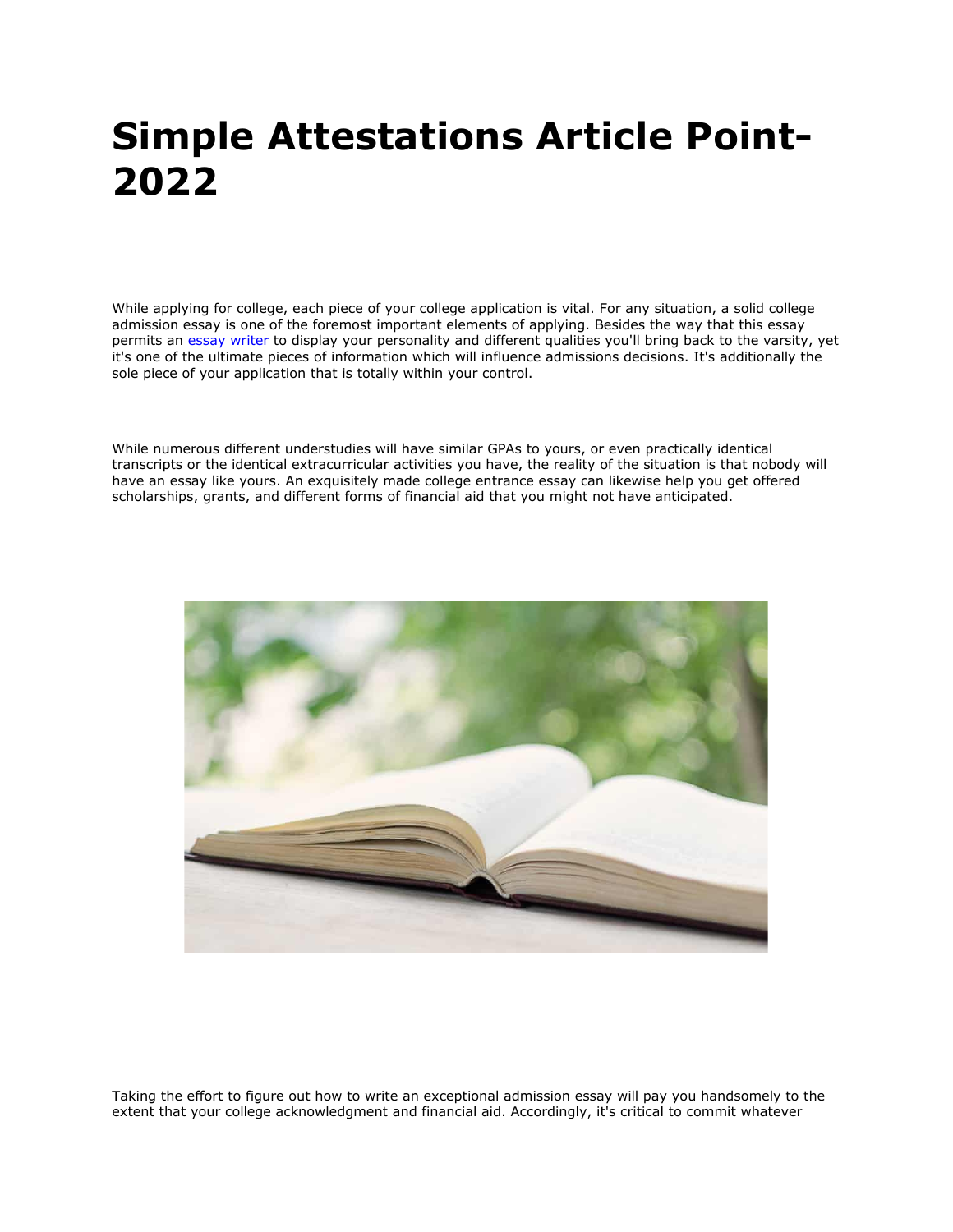amount of time as could be anticipated to write your essay precisely. Therefore, if you need to impress the admissions committees at the schools to which you're applying, this is the method for making the ideal admission essay.

### **Give Yourself Time**

You might think you're utilized better stacked, yet that isn't generally speaking around the situation. Genuinely make the important strides not to wait until the last minute to begin writing. There's not an obvious explanation to rush your essay, neither is there any motivation to pull your feet on starting the method. Do legitimate examination, dissect every viewpoint in solicitation to be a decent [essay writer.](https://essaywriternow.com/) That is the way incredible work happens.

Indeed finishing your essay in an hour will not acquire you more points with the admissions committee, nor will it permit you to write the simplest essay possible in that time length. Notwithstanding, if you helped write the Condition of the Union, your admissions essay would likely be the foremost influential essay you've written up to now, a minimum of in light of the way that it associates with your own life, so give yourself a sensible timeline to finish it. you can likewise take assistance from sites like [write my essay](https://writemyessayfast.net/) in solicitation to make your admission essay more precise

In many cases, you should take a minimum of consistently to form your essay. That point frame gives you satisfactory time to redesign any insecure regions, revise your ideas in the solicitation that they stream better, and permits you to see it significant length and again until you're confident that it's the best work you'll put in out. You can quide any [essay writing service](https://www.essaywritingservice.college/) to review your written essay or help you with language or the design of the essay. Some instructions which can help you with your admission essay are given under

#### Begin With a Format

While you're writing, hardly any things feel as frightening and insurmountable as an unmistakable sheet. Fortunately, some formats might provide a nice starting point for your college admissions essay.

You can scrutinize the web to glance out designs and test essays to assist your ideas form. Designs can help you make a nice college entrance essay framework, which will help you organize your considerations shockingly better. For instance, you'll need to include a heading with the name and address of the individual receiving your letter - and a format can recommend little changes like that for you to utilize.

You shouldn't depend on formats too heavily to induce the undertaking done. A design is meant to revive your creativity instead of limiting or obstructing your writing. Utilize the model college admission essay design as a scaffolding to build your essay all along, instead of following the specific format.